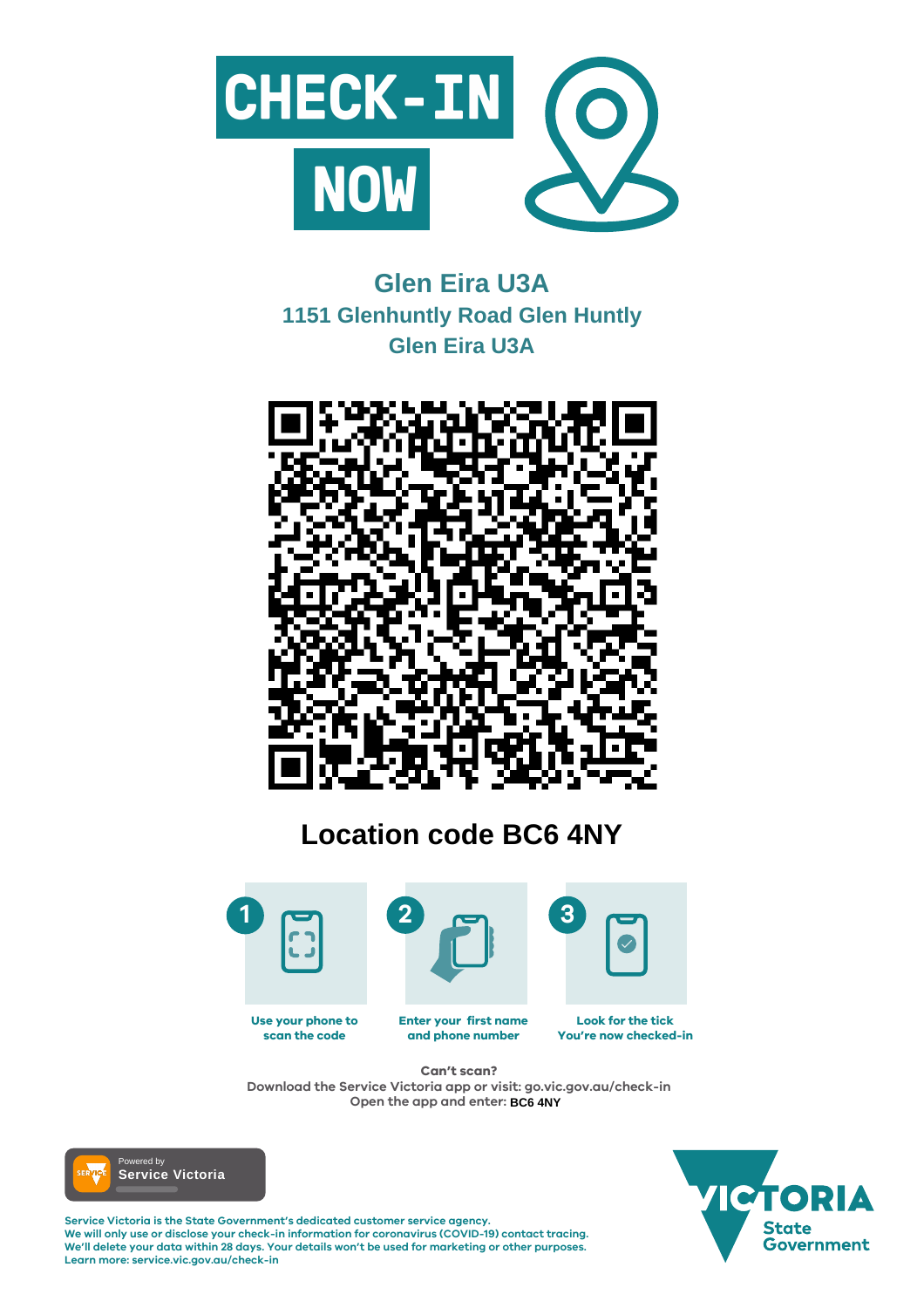# **CHECK-IN NOW**





Unable to scan? Download the Service Victoria app and use code:

### **BC6 4NY**

Learn more at service.vic.gov.au/check-in





**Enter vour** 

**Scan code** with the Service **Victoria** app or your phone camera.

**Look for the** first name and tick. You're now phone number. checked in.

Service Victoria is the State Government's dedicated customer service gaency. We will only use or disclose your check-in information for coronavirus (COVID-19) contact tracing. We'll delete your data within 28 days. Your details won't be used for marketing or other purposes. Learn more: service.vic.gov.gu/check-in





# **CHECK-IN NOW**





Unable to scan? Download the Service Victoria app and use code:

## BC6 4NY

Learn more at service.vic.gov.au/check-in



**Scan code** with the Service Victoria app or your phone camera.

**Enter vour** first name and phone number.

Service Victoria is the State Government's dedicated customer service gaency. We will only use or disclose your check-in information for coronavirus (COVID-19) contact tracing. We'll delete your data within 28 days. Your details won't be used for marketing or other purposes. Learn more: service.vic.gov.gu/check-in





**Look for the** 

checked in.

tick. You're now

# **CHECK-IN NOW**





Unable to scan? Download the Service Victoria app and use code:

## **BC6 4NY**

#### Learn more at service.vic.gov.au/check-in







**Scan code** with the Service **Victoria app** or your phone camera.

**Enter vour** first name and phone number. **Look for the** tick. You're now checked in.

Service Victoria is the State Government's dedicated customer service gaency. We will only use or disclose your check-in information for coronavirus (COVID-19) contact tracing. We'll delete your data within 28 days. Your details won't be used for marketing or other purposes. Learn more: service.vic.gov.gu/check-in